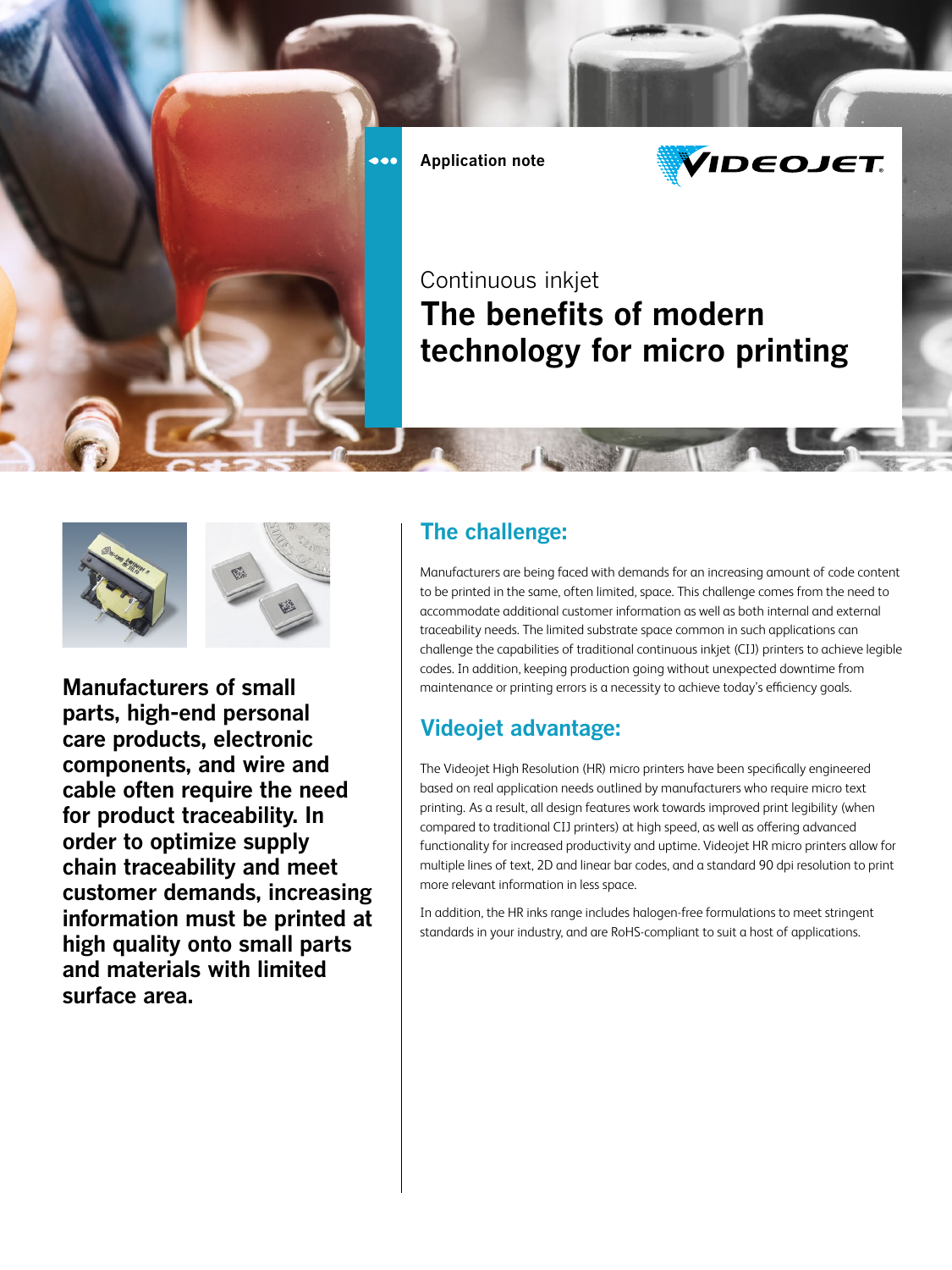# **What are the advantages of Videojet High Resolution micro printers?**



## **Smaller nozzle size**

In order to print legible micro text, the amount of ink per droplet needs to be lower than traditional CIJ systems. To fit the required content in less space, each ink drop will be placed more closely and if not small enough, the drops will start to interfere, creating smudged images. Highly-precise, the nozzles used with the HR micro printer are 40 micron in size (less than half the diameter of a human hair) and are engineered to deliver high quality, legible text down to 0.6mm high.





## **Higher nozzle frequency**

Delivering the desired print quality without sacrificing speed is achieved by producing more than 100,000 droplets per second. This results in more ink drops available to print higher quality codes at higher speeds than other inkjet printers with lower frequency. The Videojet Precision Ink Drop™ technology helps ensure precise character formation across the entire speed range of the printer.

## **Uptime advantage**

Your production schedules are important and minimal disturbance for maintenance and unexpected downtime is essential for manufacturing efficiency. Thanks to Videojet CleanFlow™ technology, which minimizes ink build-up on nozzle ends, it is possible to run the printer up to 300 hours between printhead cleanings. When ambient temperature and humidity change throughout the day and across the seasons, our Dynamic Calibration™ technology helps ensure consistent print quality by automatically adjusting the printer settings. Finally, up to 14,000 hours life time of the printer core helps minimize the necessary maintenance interval.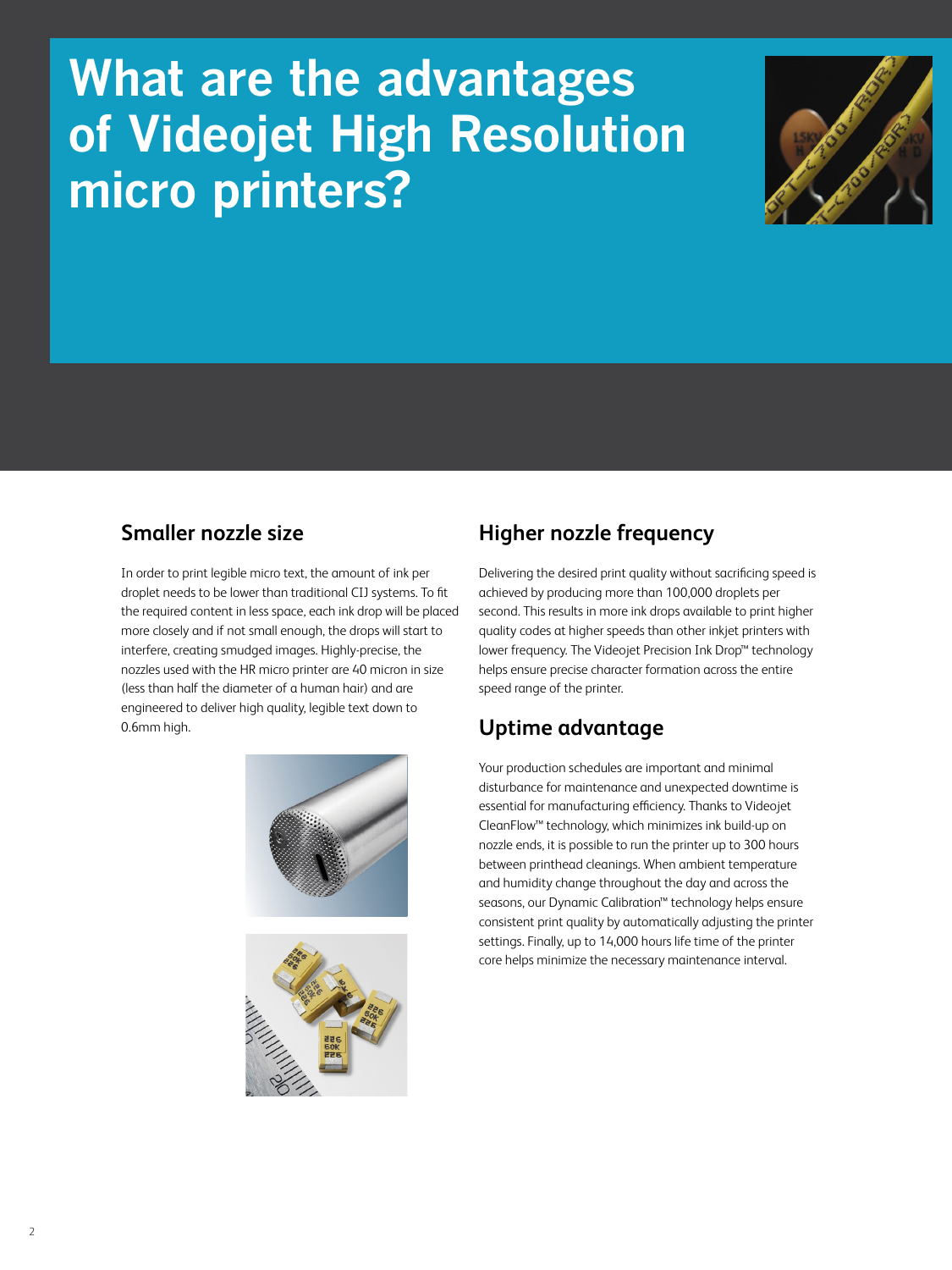

Though there are multiple applications that will require multi-line and micro text printing, the electronics and component industry adds additional challenges, including:

t 298638

**VIDEOJE** 

- Consistent print quality required over longer production intervals
- Clean room environments that don't allow for messy fluid replenishment
- Inks that meet specific requirements for physical and chemical resistance, but also comply with industry standards

#### **No waste, no mess cartridge system**

The best protection to eliminate the risk of fluids spillage is the use of sealed ink and make-up containers. The Videojet 1000 Line Smart Cartridge™ fluid system features a needle and septum design that makes it virtually impossible to leak when re-filled. Thanks to the intelligent design of the printer's core, a reservoir of ready-to-print fluids keeps the production going for several hours, so replenishment can be done during shift breaks. Finally, the smart chip on each cartridge prevents downtime caused by inserting the incorrect fluid and all fluid levels are displayed clearly on the printer interface.